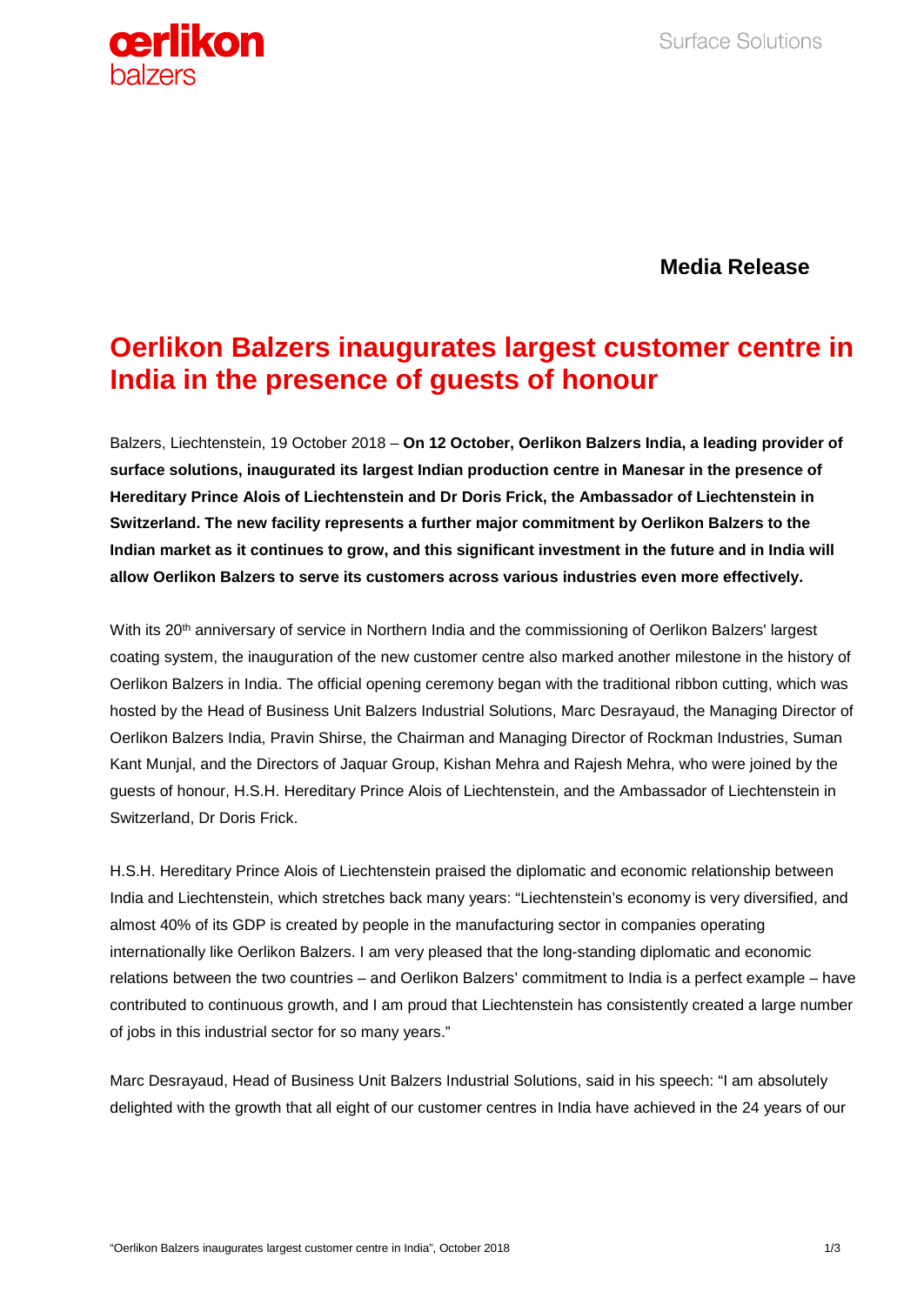

operations here in India. It is not by chance that India is one of our key markets, where we are constantly investing in our geographical footprint, in the technology being developed here, in our employees in terms of pure numbers and by developing their professional skills, and of course in enlarging our range of products and services so that we can meet all our customers' expectations."

The new facility is part of the company's long-term growth strategy, allowing Oerlikon Balzers to deliver a wider range of services even more effectively in the Manesar region and throughout India. Desrayaud continued: "We want to offer our customers the best possible service, as for them it is our technologies and our services that make the difference in the highly competitive and booming Indian market. My big thank you goes to our customers for their loyalty since more than 20 years, and I'd also like to congratulate our team for their enduring commitment."

Oerlikon Balzers strongly supports "MAKE IN INDIA", the programme for economic growth launched by the Department of Industrial Policy and Promotion (DIPP), the Ministry of Commerce and Industry and the Indian Government. With the opening of the company's largest customer centre in India in the presence of Hereditary Prince Alois of Liechtenstein, Oerlikon Balzers has proved the reality and importance of trilateral economic relations between Liechtenstein, Switzerland and India.

## **India's first customer centre was founded in August 1994**

It was back in August 1994 that Oerlikon Balzers established its coating business in India with the opening of its first customer service centre in Pune. Over the years, demand has grown for its high-end coatings and pre/post-treatment processing, and consequently the existing centre in Gurgaon, which began production in 1998, has been relocated to the new nearby customer centre in Manesar, providing a production space which is five times larger and can offer new and additional services, such as full reconditioning for tools in a state-of-art inspection facility. A separate area enables larger tools to be processed, and there is also a dedicated line for forming tools with low pressure nitriding (LPN) and polishing.

## **Investment into the growing Indian market**

This significant investment in the future and in the growing Indian market allows Oerlikon Balzers to serve its customers from various industries – primarily tool manufacturers, but also businesses in the aviation, oil & gas, medical and machining industries – more quickly and efficiently. The high-output INNOVENTA giga coating system, installed in the new production facility in Manesar, offers customers new coatings for large forming tools and provides additional capacity for machining tools, all with significantly reduced delivery times, and the new customer centre meets today's safety, health and environment requirements.